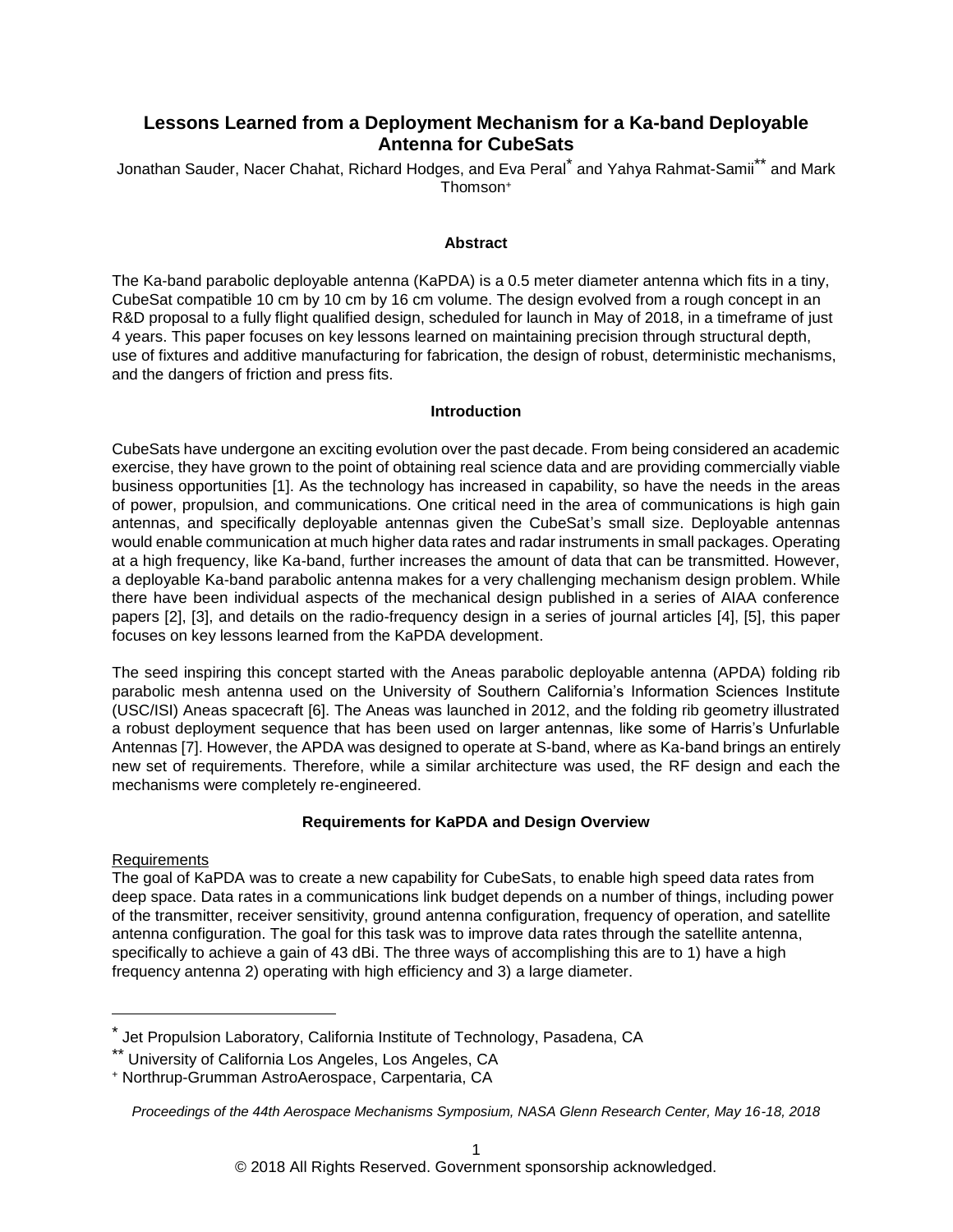The antenna was chosen to be optimized for Ka-band, specifically the frequency range from 32 to 36 Ghz, as this is a frequency used by the Deep Space Network for communications and is also a frequency for precipitations radars. To ensure high efficiency at this frequency, the antenna had to deploy to a surface accuracy of 0.4 mm RMS or greater. A trade study on antenna diameters revealed a 0.5 meter antenna would be large enough to offer a major advancement in capabilities. Combining these three aspects into one antenna would multiply data rates by 100 times what the APDA antenna would have achieved.

Because this system was targeted for a CubeSat, it had some key dimension constraints. CubeSats are modular satellites, built on around a 1 unit (U) system. One "U" is 10 cm by 10 cm by 10 cm. CubeSats have been launched in sizes of 1U, 1.5U, 2U, 3U, 6U, and 12U. (6U systems are approximately 10cm by 20 cm by 30 cm, whereas 12U systems are 20 cm by 20 cm by 30 cm). To accommodate the CubeSat unit system, the antenna had to stow in a 10 cm by 10 cm cross-sectional square, with a goal of keeping the height as short as possible, at approximately 15 cm. This would allow the antenna to consume only half of a 3U spacecraft or a quarter of a 6U spacecraft.

### Key Subsystems and Components

An overview of the key subsystems and components is beneficial before discussing the development of the KaPDA antenna. The subsystems are illustrated in Figure 1. The canister and hub make up the primary *deployment actuation* sub-system. The canister encircles the antenna when stowed. Near the bottom of the canister is the hub, to which the ribs and the horn mount. The ribs are divided into two parts, the *root ribs*, which attach to the hub and are the closest to the center of the antenna, and the *tip ribs*, which are the outermost ribs when the antenna is deployed. The tip ribs are attached to the root ribs via the *mid-rib hinge*. The *horn* is primarily an RF component, but the exterior walls serve to guide and position the *sub-reflector* and position the ribs when stowed.



*Figure 1. Key KaPDA Components*

# Overview of the KaPDA Development Sequence

To deploy, the hub is first driven upwards. (Figure 2, A-B). As the hub nears the top of the canister, the root ribs begin to bloom, opening (B-C). When the tip ribs reach the point where they become free of the horn interference, they are free to actuate at the mid-rib hinge (Image C). The hub continues to travel upwards until the root ribs fully deploy (image D). After the ribs are mostly deployed, the sub-reflector is allowed to telescope along the horn, and reach its final fully deployed location (C to D).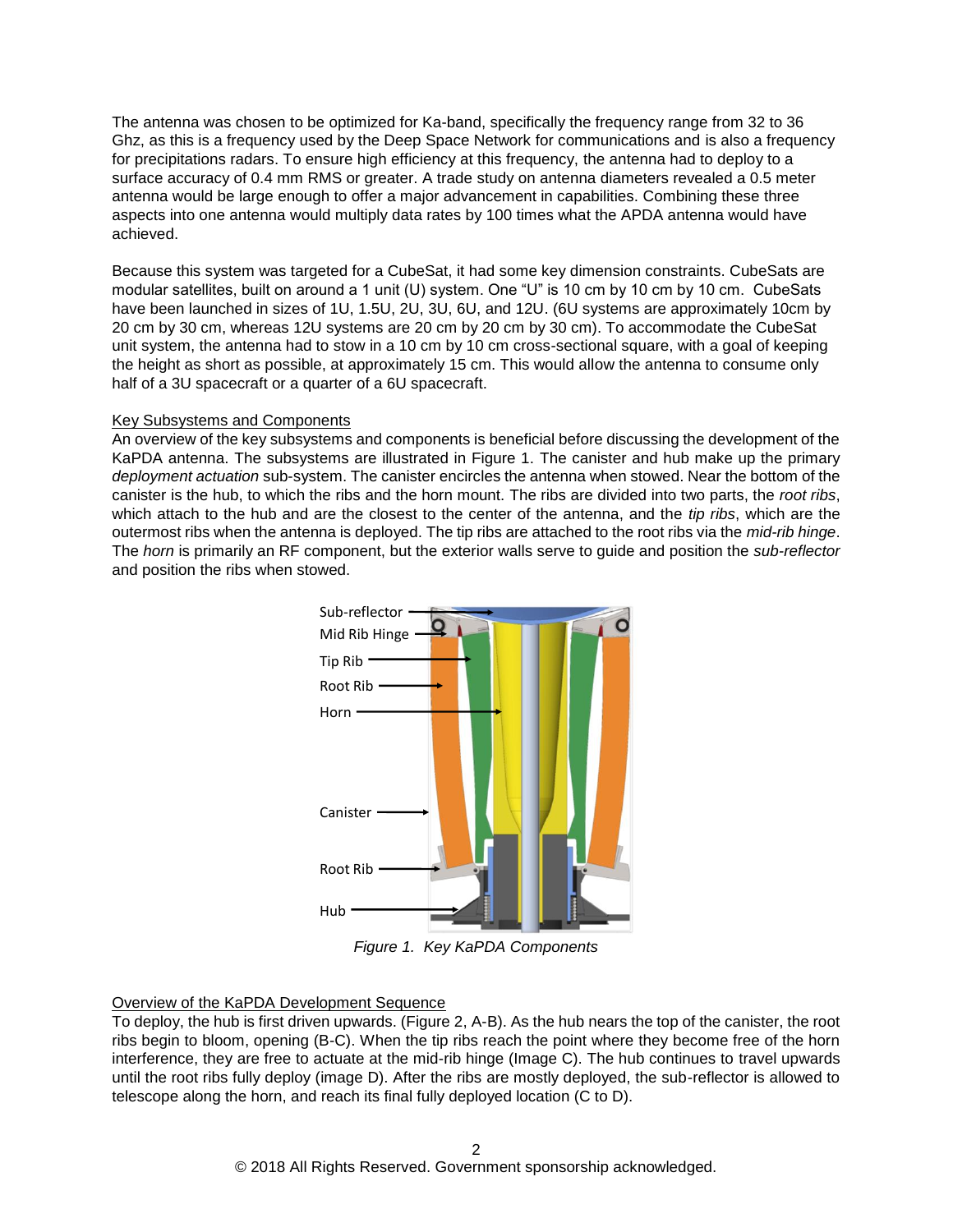

*Figure 2. KaPDA Deployment Sequence*

### **Early Development of KaPDA**

### Characterization of the Aneas Antenna

The development of KaPDA began by researching the Aneas antenna. The team first met with the Aneas team at USC/ISI to capture lessons learned, and was able to borrow the antenna from USC/ISI for metrology. A theodolite measured the accuracy of the deployed shape of APDA and found that the surface error was an average of 2.4 mm RMS. While this is perfectly adequate for an S-band antenna, requirements for a Ka-band antenna are tighter, at 0.4 mm RMS maximum error. APDA was designed with thin ribs, which helps to reduce storage space, but also impacts the surface accuracy that can be obtained. The hinges are actuated by torsion springs with setscrews to adjust the position. These were two key factors that started the redesign effort to improve accuracy.

A second issue when going from an S-band design to a Ka-band design is the mesh. At S-band, 10 opening per inch (OPI) mesh is adequate, which also requires a low amount of tension to achieve its shape. The 40 OPI Ka-band mesh requires a much greater tension of 17.5 N/m. This means the antenna must be designed to achieve greater values of preload upon deployment; approximately 250 N. The APDA deployment architecture only achieved a fraction of this, and therefore the deployment approach needed to be completely redesigned.

The third and most significant issue in frequencies is the RF design. The Aeneas antenna used a simple splash plate feed connected to a co-ax cable. At Ka-band this would create far too much loss, removing any gains achieved through surface accuracy. As a result, an entirely new RF design was required for the antenna to operate at Ka-band with minimal loss.

### RF Design Effort

The first approach to create a system that would operate at Ka-band was to develop the RF design. While the idea of using a parabolic dish to reflect RF energy remains the same as APDA, the rest of the system had to be completely redesigned, to the point where the KaPDA RF design and the Aeneas RF design share no heritage. In order to achieve high frequency communications with low loss, the RF energy must be kept in the electro-magnetic wave form all the way through exiting the antenna. Three subsystems were used to achieve this: the secondary reflector, horn and waveguide. The secondary reflector collects the RF energy from the parabolic dish, and reflects it into the horn. It also has a critical feature where it corrects for the geometric errors in the mesh which occur because of the finite number of ribs. The horn concentrates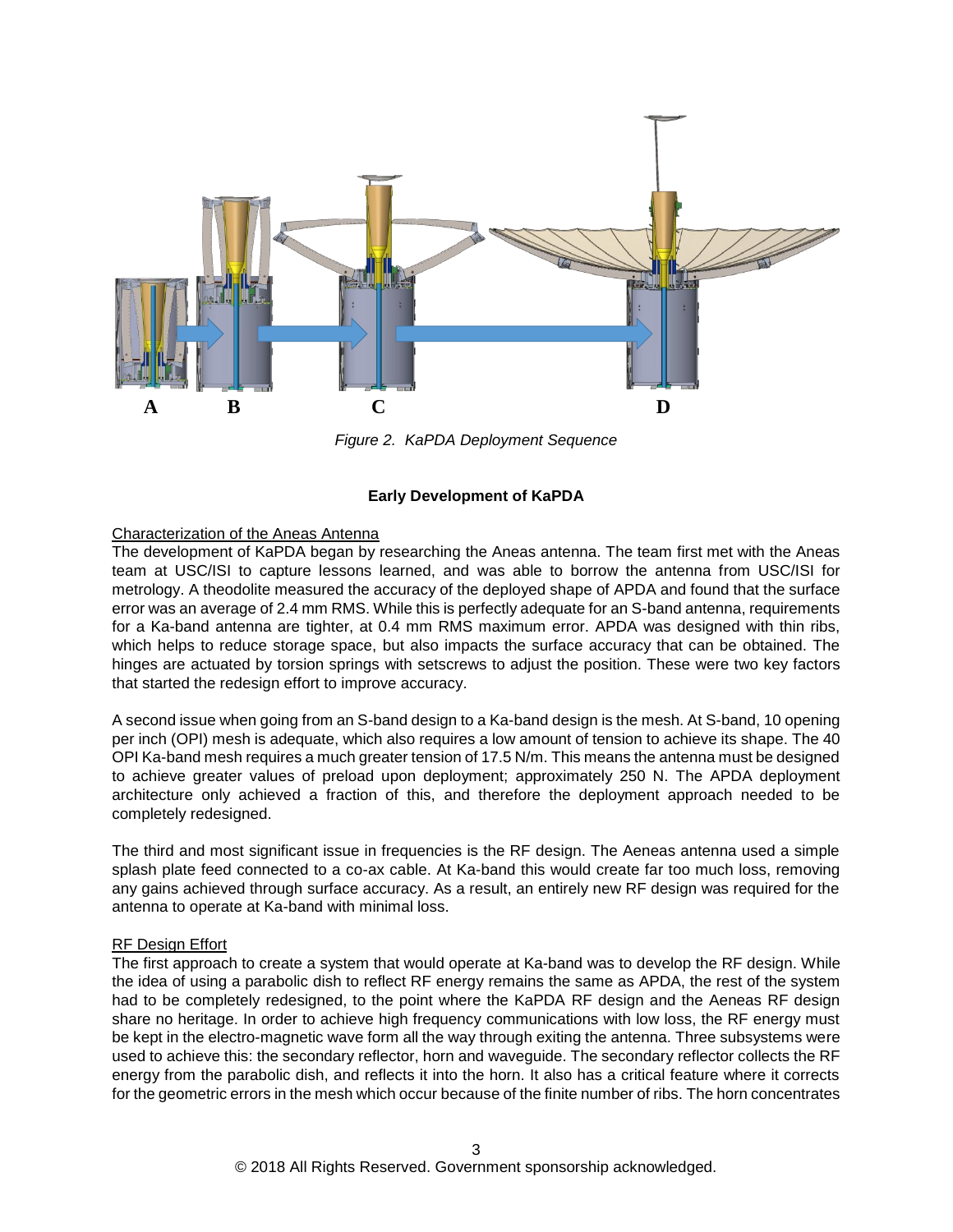RF energy and transitions it from the sub-reflector to the waveguide. The waveguide transports RF energy out of the antenna in electro-magnetic wave form.

Multiple types of secondary reflectors were considered including Gregorian, Displaced Axis, Cassegrain, and "Hat" style feeds. One of the key challenges was find a feed that did not have to be place far from the vertex of the parabolic reflector. If the feed was located far away from the parabola, it would be difficult to stow it in the short 15 cm height. While the "hat" style feed provided the most RF gain, they also had to be deployed the furthest. The Cassegrain secondary reflector, while not providing the best gain performance, would actually fit within the stowed volume as its geometry allowed the secondary reflector to be deployed below the focal point. Therefore the Cassegrain secondary reflector was selected.

As already noted the horn takes the RF energy from the sub-reflector and concentrates it into the waveguide. While the horn is a very technical complex piece of RF design (discussed at length in [4]), from a mechanical perspective, it is a highly toleranced conical shape.

The waveguide presented a greater mechanical challenge. The waveguide must be connected to the fixed base of the antenna and also to the horn, which starts near the base of the canister, but then deploys to the top of the canister. While "flexible" waveguides exist, they are actually mostly rigid and would not work. Therefore, the only solution was to allow the horn to telescope around a fixed waveguide. This was a new RF innovation, that demanded tight mechanical tolerances. It was also risky, as a number of RF engineers did not think it would work. However, early prototyping of the concept with non- eploying hardware proved the concept would work form an RF point of view.

### **Detailed Mechanical Design of KaPDA**

### Design of the Ribs

The design of the ribs is crucial for defining the antenna's parabolic shape, and therefore was the first place to start. The prior RF analysis indicated that 30 ribs were required to avoid significant losses, due to the "flat facets" which occur in between the ribs. To fit a 0.5 meter antenna in a 15 cm tall canister, the ribs had to be folded in half when stowed. Therefore, each rib would have 2 hinges. While designs were also investigated to fold the ribs three times, it was determined this would result in an overly complex deployment sequence.

The next step was to determine how to enable the ribs to achieve a surface accuracy of 0.4 mm RMS. This was first accomplished by making the ribs deep, increasing the area moment of inertia, so they would be stiff against the tension of the mesh. To maximize the amount of depth where it is most needed (where bending moments are the highest), the rib was deepest at the base. It can be observed that the tip rib steadily gets less deep the further it is from the center of the antenna as less moment is applied to it. This design provides an approximately equal distribution of bending stress across the entire length and results in less material where it is not required.

The second key feature is to achieve accurate deployment were the hinges. The depth of the ribs was carried into the hinges to minimize the effect manufacturing tolerances could have on the hinges. The hinges had a hard stop located 12.7 mm on the opposite side of the hinge pin, compared to the approximately 3 mm which the Aeneas antenna had between its hinge pin and the position setting setscrew. This one architectural change increased the deployment accuracy of the hinges by at least 4 times. Further, using flat hard stops instead of set screws prevented the position from changing with each deployment as set screws can move. The tips of the set screws tend to dig into the aluminum hinge on deployment, whereas a flat hard stop prevents the deformation with better distribution of the load.

### Rib Fabrication Process

As the hinges did not use set screws, this also meant that the hinges were not adjustable. Therefore, it was very important that the ribs and hinges were placed relative to each other with a high degree of accuracy. While this could be achieved with extremely tight manufacturing tolerances, this was deemed too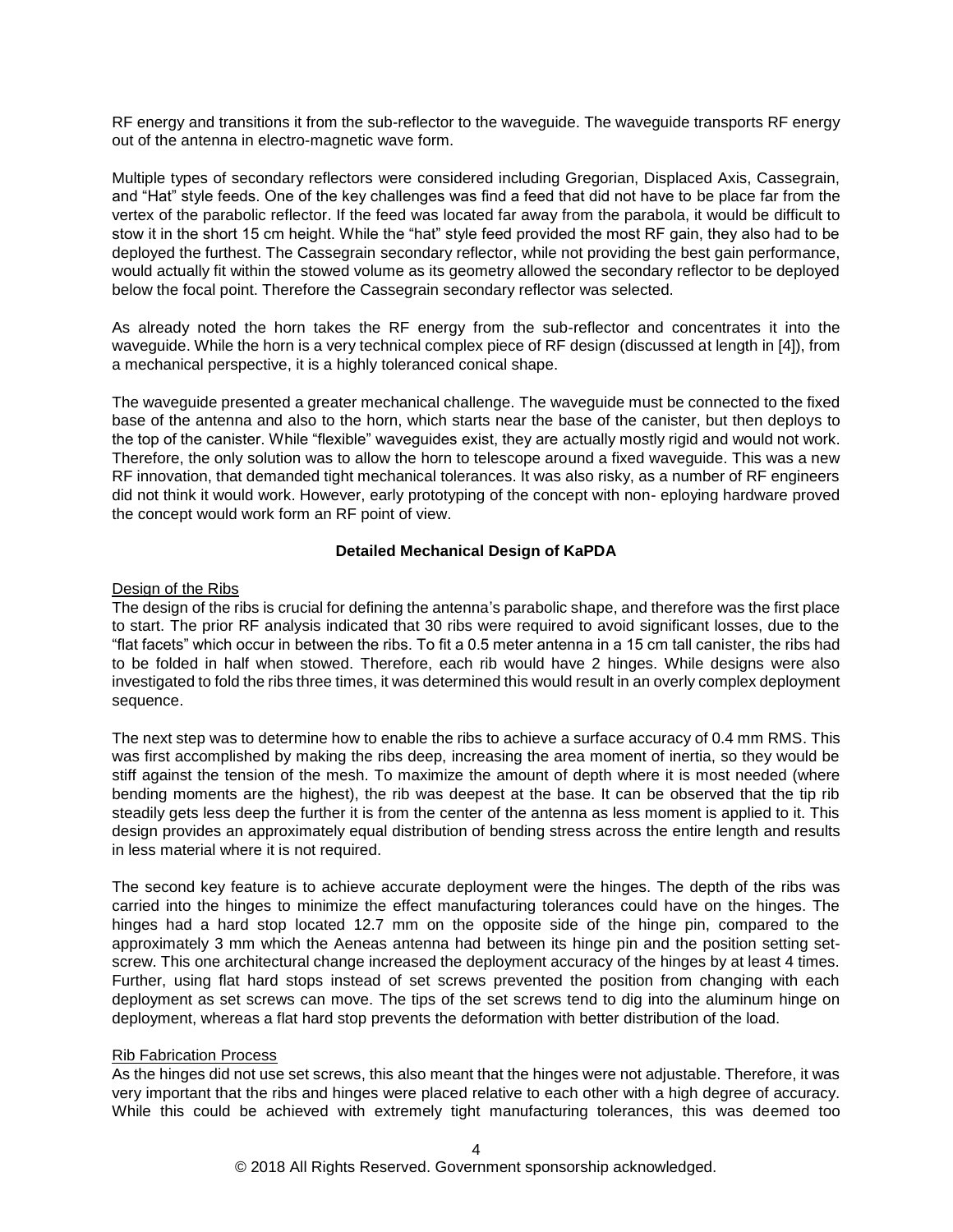expensive, especially on a quantity of 30 ribs. A better solution was found by using a bonding fixture to precisely set the position for the root and tip rib, and then insert and bond the hinges in place. This fixture also ensured all the ribs were identical to each other.

### Design of the Antenna Deployment

A number of concepts were initially brainstormed for deploying the antenna, which included using springs, cable and pulley systems, springs combined with cable and pulley systems, and gas-powered piston systems. A major aid to developing the concept was creating a CAD drawing showing an outline of the canister and folded ribs, and print it out to scale. Deployment mechanisms could then be sketched on this paper, as shown in Figure 4.



*Figure 4. Original CAD template (left) and sketchs made at scale on the template (center to right)*

One of the major issues when working in CAD software is an unrealistic understanding of scale. By printing out drawings of the constraints, and sketching deployment systems to scale, it was quickly realized that any type of cable and pulley system fitting in the volume would require very small components. Also, it would be hard to route cables in the small volume while also preventing tangling.

Springs alone were not a realistic system either because of the preload required to tension the mesh. While the total preload needed was calculated to be 250 N at the end of deployment, this would result in a force of at least 500 N when the spring was stowed prior to deployment. This means there would be a lot of excess energy in the spring which would go into accelerating the antenna, resulting in a dynamic impact. Therefore, the most reasonable system appeared to be a gas driven canister as the primary mode of actuating the deployment. As the entire system is stowed in a canister, it was convenient to also use the hub as a piston. Pumping gas between the piston and the base would cause it to expand in the cylinder, pushing the antenna out and deploying it. If the gas could be properly metered, the antenna would be allowed to slowly deploy, and then pressure could be increased only at the end when the additional preload was required. Given the 10 cm diameter piston, operating in the vacuum of space, only 32 kPa (about 1/3<sup>rd</sup>) of atmospheric pressure) would be required to achieve the 250 N load. Further, no miniature parts were required by such a pressurized system. To ensure the antenna would stay in the deployed state after the gas powered deployment, the fully deployed antenna would be latched in place

When considering the deployment system, beyond pushing the antenna out of the canister, the antenna ribs also required deployment from their initial state. While originally, multiple cable systems for rib actuation were explored, and even tested, these were dropped for the same reasons they were not used for actuating the antenna out of the canister. It was determined the best approach was to have the root ribs catch on the edge of the canister, leveraging them out to deploy. This ensured the root ribs, which react a majority of the moment, can have a high preload when deployed. Each rib has two springs attached to either side of it. These springs are all attached to one ring, which ensures all 30 ribs are synced together. When the antenna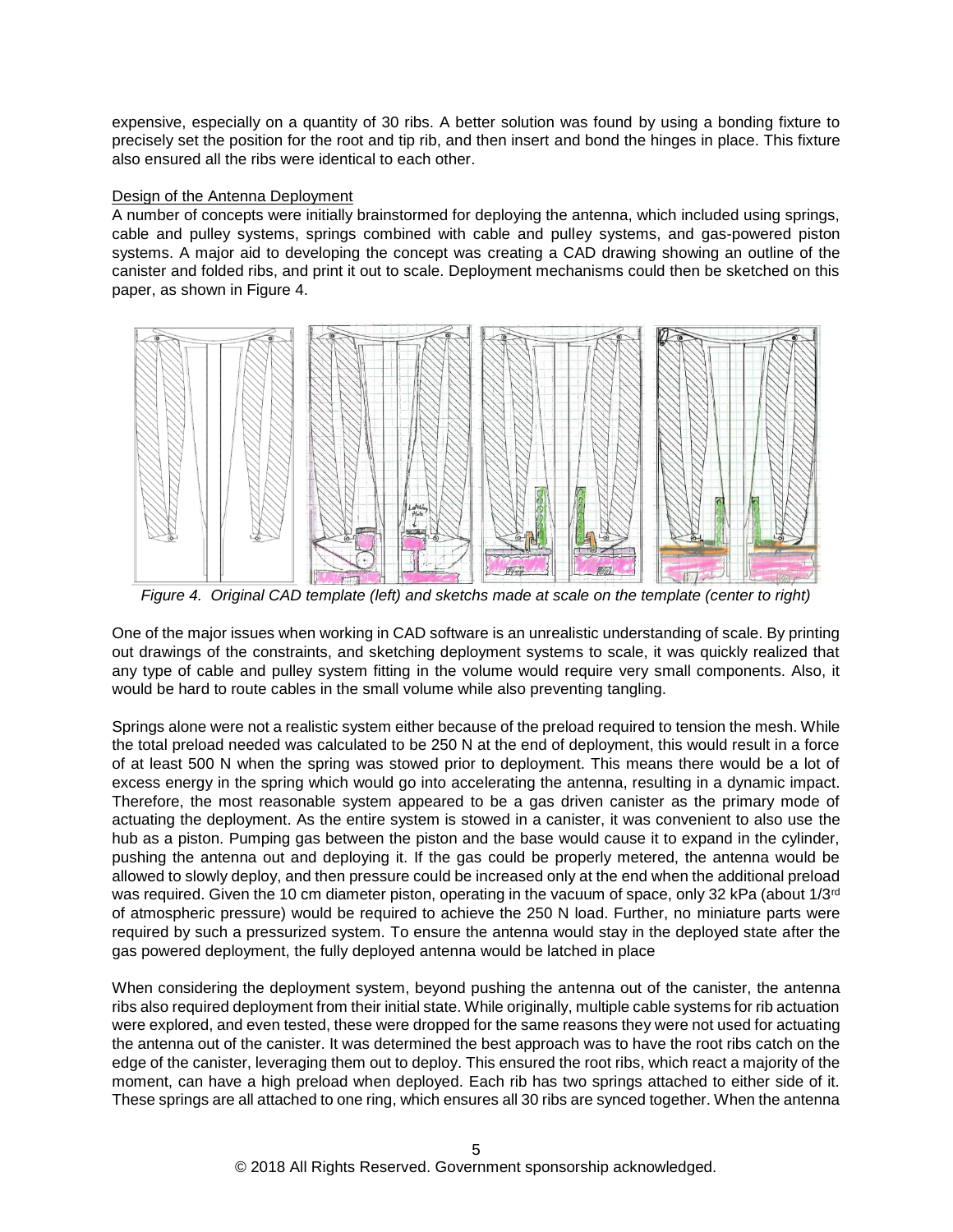reaches the top of the canister, the ring hits an internal stop in the canister which prevents it from moving while the hub continues to travel up. This causes the root ribs to deploy as they are pulled by the springs attached to the ring. The springs also add compliance to the system accommodating for any small deviations in deployment of the root ribs.

The tip ribs are each deployed by a constant force spring in the mid-rib hinge. The tip rib spring actuates once the root ribs have deployed far enough such that the tip ribs are clear of the horn.

### Use of Additive Manufacturing

When fabricating the spring ring, which coordinates all 30 springs to the ribs, it was found additive manufacturing was the most cost effect approach and gave the best result for building this part. The spring ring consists of multiple small holes through which extension spring hooks attach. If traditionally manufactured, this would have been a challenging part as the spring holes would be at an angle, and thus hard to drill with a small diameter drill bit. Further, the holes would have sharp edges, which would catch on the hooks of the extension springs. But, by additively manufacturing this part, a full annular hole was created in the spring ring, perfectly fitting the geometry of the extension spring (Figure 5). This made it function better than a traditionally fabricated part.



*Figure 5. An Additively Manufactured Spring Ring Allows for Unique Features*

The component was printed of 304 stainless steel, and as additive manufacturing has been known to have variable material properties, a stress analysis was performed and found the part had a factor of safety of greater than 10. Therefore, material property variance was deemed to be low enough risk to not require testing of the additively manufactured parts. Perhaps the most exciting part about additively manufacturing this component was that it was cheaper than machining the part traditionally. As material volume is the key cost in additive manufacturing, and complexity is not a driver, this part required minimal material and thus could be built inexpensively. This also provided a good example of using additive manufacturing for its strengths in creating complex features which would be hard to machine otherwise. While additive manufacturing is not the best option for many parts, for this one component, it achieved significant advantages.

### **Construction and Testing of the KaPDA Antenna**

Three versions of the KaPDA antenna were constructed in series. First a prototype, then an engineering model, and finally a flight unit was constructed.

### Prototype

The first prototype of KaPDA was constructed to primarily verify the accuracy with which the antenna could be built and test the gas-powered deployment system. The prototype was a full fidelity prototype, which used flight like materials.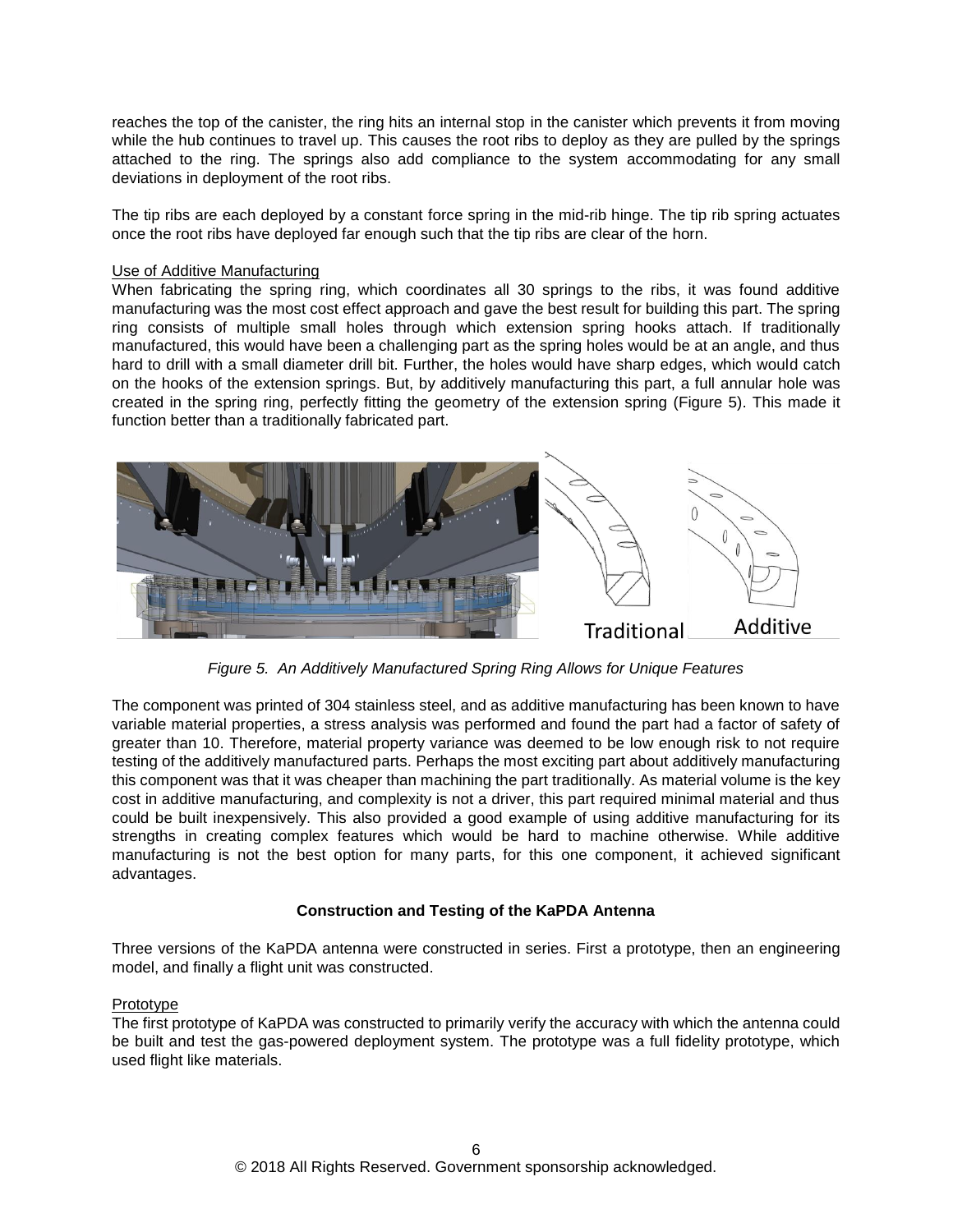To construct the antenna, first the 30 ribs and hinges were assembled. The ribs were then attached to the hub. Mesh was stretched and tensioned over a parabolic mold, and then the hub with ribs were set on top of the mesh. The mesh was attached to the ribs through a series of holes in the ribs, with nearly 2,000 hand stitches attaching the two. The antenna then came off the mold in the fully deployed state.

The antenna was first RF tested to check the as-built tolerances prior to deployment, and found to achieve 42.5 dBi of gain, out performing the gain requirement of 42 dBi. This indicated the RF design had adequate margin and the antenna was built to better than required tolerances.

After the RF test, the antenna was stowed by carefully folding the ribs and sliding the hub down into the canister. Then pressurized gas was put through the base plate, actuating the deployment which appeared to be successful as illustrated in Figure 6.



*Figure 6. Antenna Deployment Via Gas Power*

After deployment, the antenna was taken back to the range for RF testing. When mounting the antenna horizontally, it was noted some of the ribs were folding closed. Further investigation showed that the inflation powered deployment had never latched out the antenna. While the antenna was able to be manually latched in place, and the RF test could be finished, in orbit this would have been a requirement critical failure as the ribs would not be in the right location to achieve high gain. RF testing also revealed after being manually latched in place, the antenna only achieved 42.0 dBi of gain, just meeting the requirement.

Further investigation of the deployment video revealed that the spring ring and hub tilted to one side near the top of the deployment (Figure 6C). This angle prevented the ribs from properly latching in place. Because gas was just pushing on the antenna during deployment, nothing was constraining the antenna to ensure it deployed straight and vertical. The piston consisted of a thin plate attached to the hub, and therefore was free to rotate like a coin spinning its way down a pipe of similar diameter. While height could have been added to the plate, there was not enough room to add as much length as the cylinder diameter, which would mean the L/D for a sliding contact would be less than one, putting the design at risk for jamming.

While this was the first indicator that a gas-powered deployment would not be suitable for this space deployable, several other complications arose. First, when looking for a gas system to operate in orbit, the only commercially available parts that would fit in the system were small cold gas generators. Unfortunately these release pressure relatively quickly, and would result in an explosive deployment. Secondly, even if the deployment could be controlled by a gas powered system, there was the added complication of a canister of gas sitting in space. If it began to leak, even a small jet of gas would behave like a propulsion system, and could potentially cause the spacecraft to lose control. Finally, residual pressure and launch locks to resist residual pressured added further complications to the design. Because of this series of issues, it was determined an alternate approach for the primary deployment system had to be found.

# Development of the Engineering Model

The engineering model began with a design process investigating alternatives to provide the main deployment of the antenna out of the canister. After going back to the drawing board, a motor powered deployment with lead screws was investigated. This deployment approach was initially rejected during the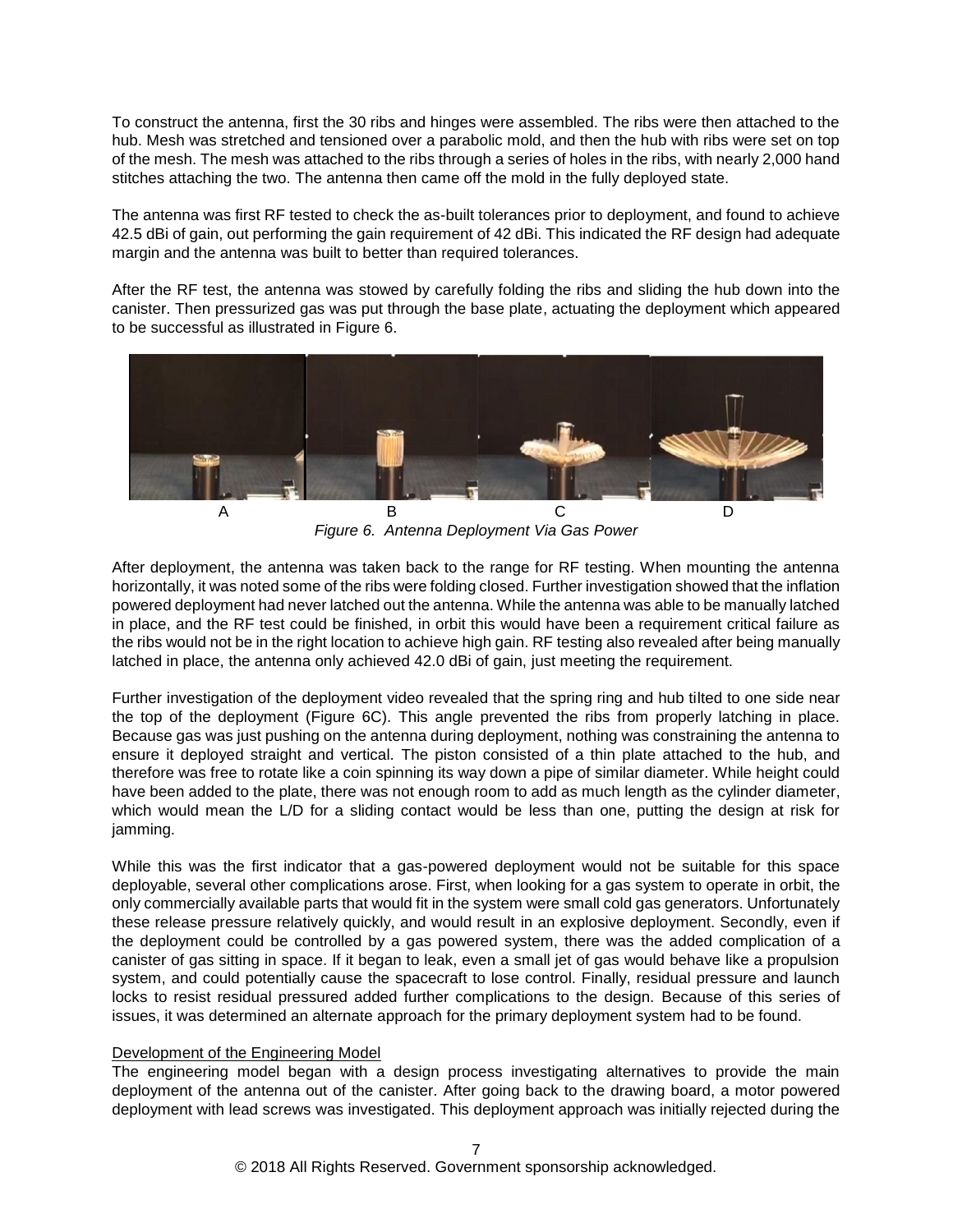early trades because the most intuitive place to locate a lead screw was in the middle of the antenna which conflicted with the waveguide. However, through further brainstorming realization dawned: the antenna fit into a canister, but a CubeSat is a square. As such, there were four corners not being utilized. Four leads screws could be located in the corners, driven by a motor. The main challenge, synchronization of all four lead screws to ensure a stead deployment.

To synchronize, each lead screw was attached to a "planet" gear. Each "planet" gear interfaced with a "sun" gear in the center of the antenna which kept all four lead screws in sync. While this is not a traditional planetary gearbox, it is easiest to reference the design in these terms. Because of the waveguide in the center of the antenna, the sun gear was mounted to a large diameter thin section bearing. A pinion attached to the motor would drive one of the planet gears, in turn driving the sun gear, and then the other three planet gears. While initially there was discussion of using two motors for redundancy in the system, if one of two motors failed, extra torque would be required to back drive the non-functioning motor. Therefore, the antenna was maintained with a single motor.

The lead screws attached to a brass threaded feature on the hub which would drive the antenna up and down. A further advantage of the motorized system was realized when investigating adding launch locks to the design. The lead screws could also be used to hold the hub down, in addition to deploying it. Therefore, one system provided the launch lock and deployment capabilities.



*Figure 7. Motorized Deployment System Components*

The prototype antenna was retrofitted with the motorized system. The same mesh, horn, and secondary reflector were used. This meant only the canister, base, and some components of the hub needed to be replaced, along with the additional motorized drive system. This retrofitted designed was referred to as the engineering model.

# Engineering Model Testing

The antenna was then deployed with the motorized deployment system, and everything went extremely smoothly. The antenna was taken to the RF range for testing after deployment to check the deployed shape. It was found the motorized system could apply more preload to the system in the deployed state, which resulted in a better surface accuracy, and thus a gain of 42.7 dBi, once again exceeding requirements.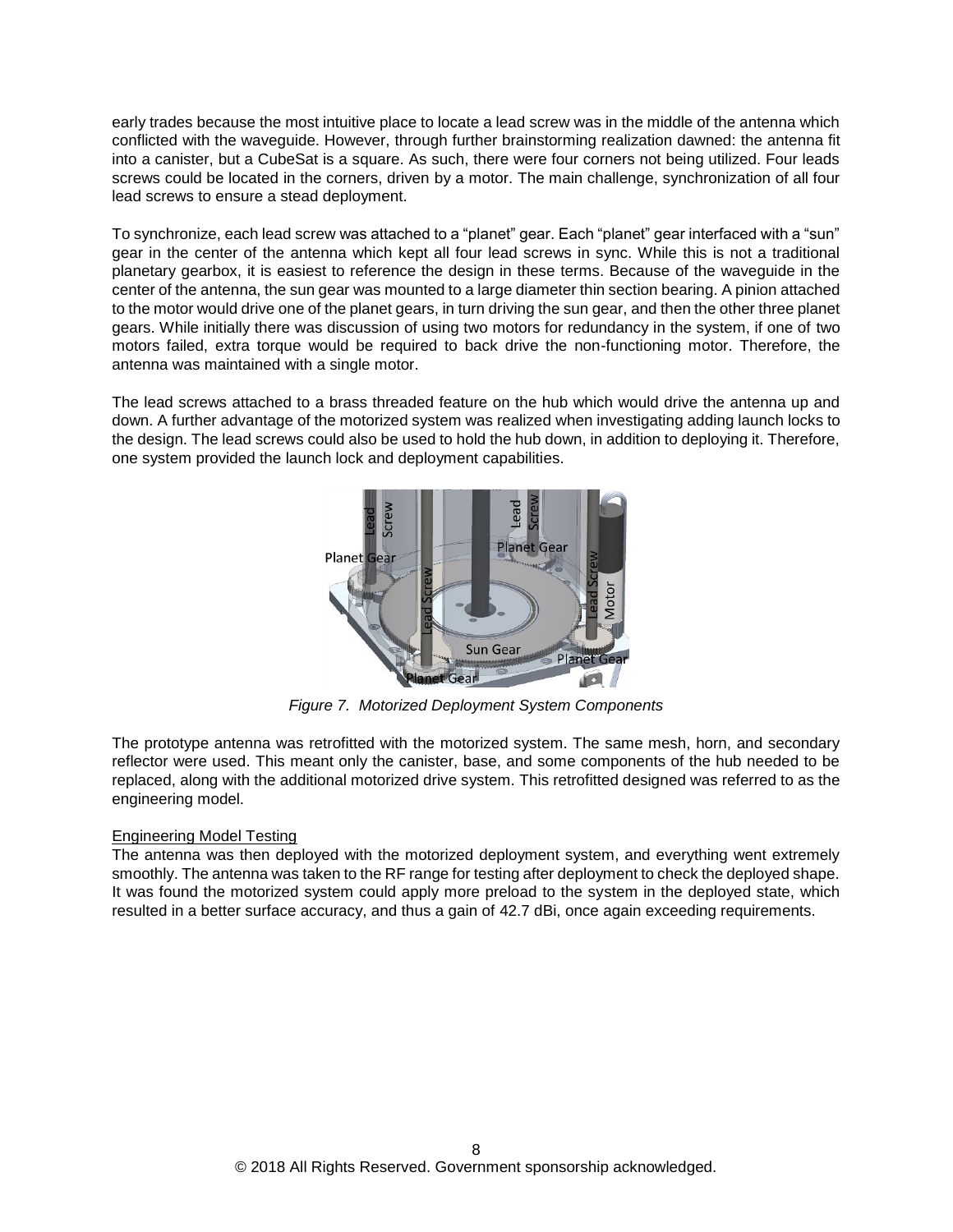

*Figure 7. Antenna Deployment with Motorized System*

After the deployment system was demonstrated successfully, the next key challenge was to prove the design through vibration testing. The antenna was vibed at 14.1 G<sub>RMS</sub> in three axis, which is the General Environmental Verification Spectrum qualification level, as no launch had been determined at that point. After the vibration in the first axis, the antenna was deployed to ensure everything worked as planned. However, the deployment revealed a problem with the design. The mid-rib hinges, actuated by the constant force spring did not deploy. This resulted in the deployed antenna stopping in position illustrated in Figure 7C. While it was known the mid-rib hinges had a low torque margin, prior deployments had never failed to deploy the antenna. The root cause was found to be a combination of friction and gravity from a number of test runs with an extra hinge. When the antenna was stowed, as the constant force spring is unrolled and pulled across the root portion of the mid-hinge. The friction on the spring prevents it from fully relaxing, resulting in tension. But vibration shifted the sprint into lowest energy state, resulting in friction that was originally providing additional tension was now resisting the deployment. In addition, in the configuration the antenna was deployed, the mid rib hinges had to deploy against gravity. The combination of gravity and additional friction resulted in a negative torque margin.

After the failed deployment, kick-off springs were added under the constant force springs to ensure the antenna deployed. Vibration test proceeded in the remaining two axes, and afterward the antenna deployed successfully. Once, again, the antenna was taken to the RF range for testing, and found to achieve a gain of 42.7 dBi.

One final note on the engineering model antenna: during a subsequent deployment, after the RF test, one of the kick off springs became jammed in a closed rib which prevented the antenna from fully deploying. Thus a more permanent solution was required.

### Flight Model

After the completion of vibration testing on the engineering model, construction of the flight model began for the RainCube Spacecraft, a 6U CubeSat. RainCube is a precipitation radar, and will be the first active instrument in the CubeSat form factor. Some redesign efforts were required, the first and foremost being changing the rib mid-hinge geometry to allow the constant force spring to generate more torque. Other changes included features to better hold the ribs in the stowed position, switches for deployment verification, and vacuum compatible grease in all components. During construction of the flight model, the torque margin was checked on the mid-rib hinges, and found to be more than adequate when compared to the engineering model design.

After construction of the flight model, it was first deployed and then tested on the RF range, once again achieving a gain of 42.6 dBi. Next it was stowed and then deployed in thermal vacuum (TVAC) at a temperature of 65C. In general, antennas are not deployed in thermal vacuum, but because KaPDA was intended for a CubeSat, it was easy to find a chamber which could accommodate a full deployment of the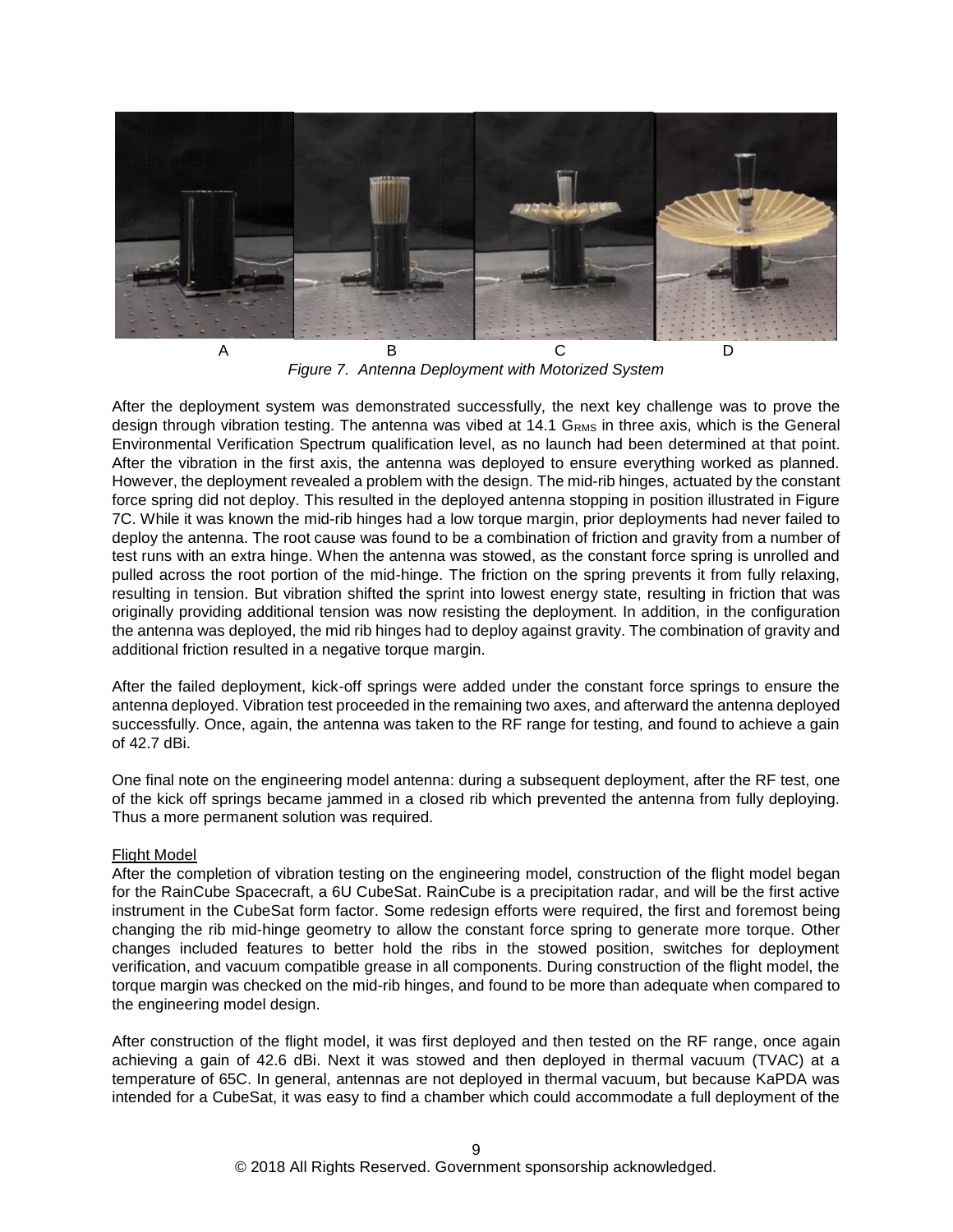antenna. While initially the deployment went as planned, the antenna suddenly stalled about 2/3<sup>rds</sup> though the deployment. After trouble shooting, it was found the motor controller, which had a poorly design thermal path to the chassis, was overheating. The motor controller had a thermal limit of 85C, but without adequate conducting, the heat generated by running the antenna caused it to overheat at just 65C. Deploying the antenna at 55C eliminated this problem. While the initial thermal range from deployment was 10C to 50C, the range was decreased to 10 to 40C.

After TVAC testing, the antenna was taken back to the RF range for further testing, and no changes were observed to antenna gain. However, another problem occurred when stowing the antenna. When driving the antenna down, an odd noise was coming from the sun and planet gears. Investigation revealed the sun gear was running at a slight angle. It appears that during thermal vacuum tests, because the gear was a 300 series, or austenitic stainless steel, and the bearing was a 400 series, or matristic stainless steel, the coefficient of thermal expansion was different enough where the press fit became loose. As the antenna was deployed with the loose press-fit at the high temperature, the sun gear worked its way off the thin section bearing. Further, detailed analysis revealed depending on the tolerances of manufacturing, when going cold the sun gear would likely crush the thin section bearing. The end solution was to increase the diameter for the hole in the sun gear, and then bond the sun gear to the bearing, providing compliance at the thermal interface. Further, a 0.4 mm bond line with EA9360 epoxy helped to athermalize the joint, resulting in less stress on the gear and bearing.

After re-installing the sun gear bearing, the antenna was installed on the RADAR instrument assembly. The RADAR instrument then went through a 6.1 GRMS workmanship vibe, which was the minimum required as actual launch loads for RainCube are expected to be much lower, closer to 2 G<sub>RMS</sub> (given it is being stowed with soft cargo to the International Space Station). After vibe, the antenna went through a second thermal vacuum test, this time where it was deployed at 0C. The antenna behaved exactly as expected through both test.

However, about 3 months prior to installation of the antenna on the spacecraft, it was realized the spacecraft (built by a vendor, Tyvak) would be supplying 12V to the antenna, where previously the antenna was only operating at 5.5 V during testing. This change warranted investigation, and revealed the antenna would be performing fundamentally differently than before, and could generate a higher stall torque than what was observed in the prior test. As such, a current limiting feature was programmed in the motor controller to ensure the performance on orbit was similar to the performance in the number of environmental and deployment tests on the ground.

The KaPDA antenna and RainCube instrument has been integrated into the RainCube spacecraft at Tyvak, the spacecraft bus vendor. Assembly and EMI/EMC testing has been completed.

# **Current Status**

The RainCube spacecraft assembly is about to go into environmental testing for a  $3<sup>rd</sup>$  time at the spacecraft level, although this testing is much more benign than the level to which the Instrument Assembly with the antenna was qualified. After environmental testing, the antenna will be deployed one last time to verify operation before it is stowed. RainCube is scheduled to launch in May 2018 from Kennedy Space Center and flown as soft cargo to the International Space Station. Once there, it will be deployed from the station via the NanoRacks CubeSat deployer. After approximately one month of bus checkout tests, the antenna will be deployed for a final time, in low earth orbit. The mission and antenna are designed to operate for approximately 1.5 years, before it reenters Earth's atmosphere and disintegrates.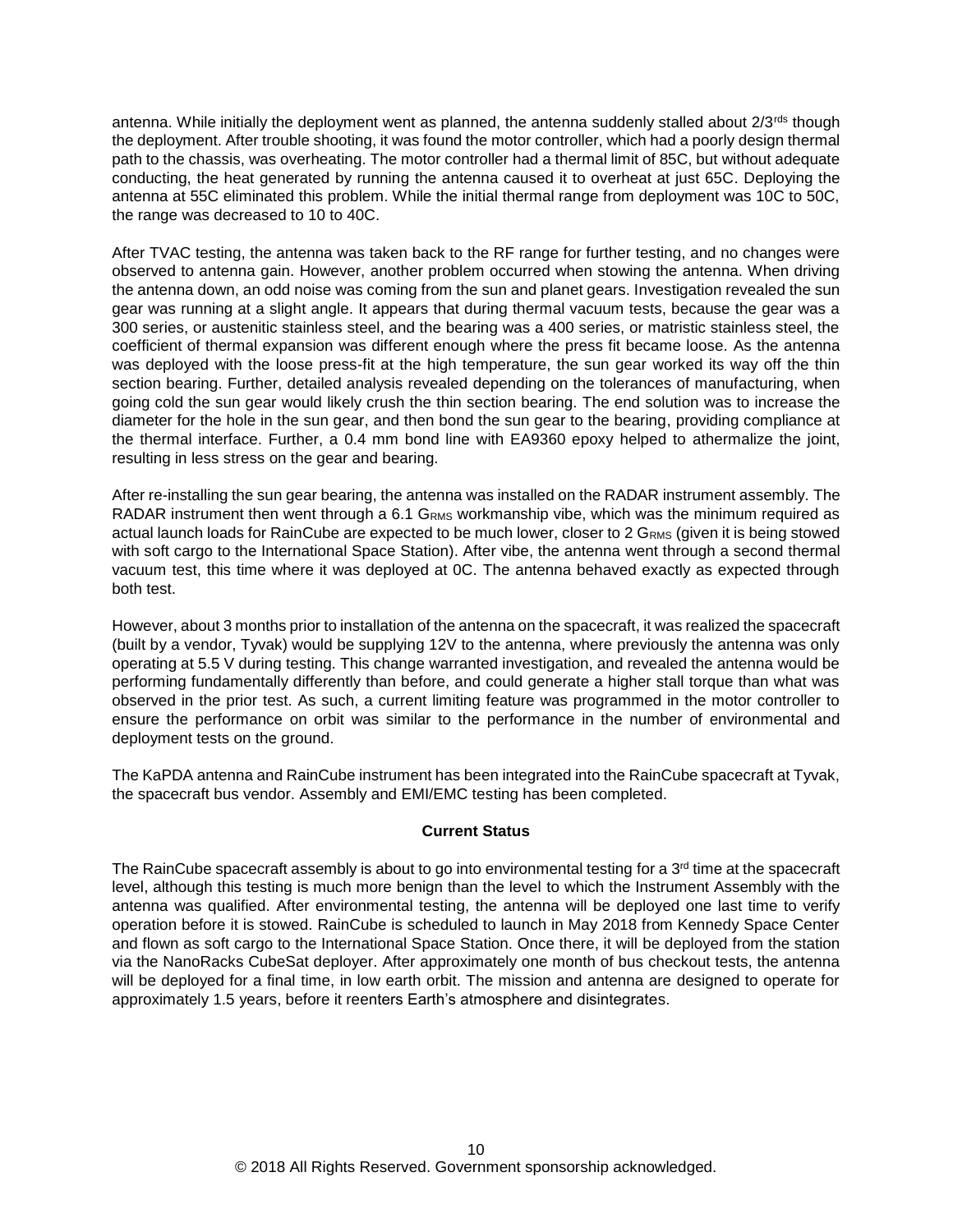

*Figure 1. Flight KaPDA Installed with the Tyvak Spacecraft*

# **Conclusions/Lessons Learned**

KaPDA has providing a number of great lessons learned with regards to mechanisms design, given it combines motors, gear trains, lead screws, springs, and at one point pneumatics. There are a number of separate actuating features, each of which have generated lessons learned. Key lessons learned from the design were as follows.

# Add as much Depth in a Deployable as Possible

We know that increasing area moment of inertia improves cross section performance. While this seems like a minor change, it was a key instrumental factor in achieving the surface accuracy and deployed stiffness. While it is often challenging to add deep section to a deployable because of stowed size constraints, the KaPDA design achieved additional depth by placing it where the bending moment was the highest and reducing it where the bending moment was lower. The additional depth also made the hinges less sensitive to manufacturing tolerances by allowing hard stops to be placed far away from the hinge pins.

### Use Fixtures To Prevent Tolerance Stack up Issues

A key design decision in the assembly process was to use fixtures to assemble components, and bond them in place thereby achieving very accurate and consistent ribs. This effectively removed the effects of tolerance stack-up from assembly, such that the fixture was the key driver in achieving the appropriate geometry. This allowed both versions of the antenna to be extremely precise and provide high RF performance.

### When to use Additive Manufacturing

Additive manufacturing was found to have advantages for building small, complex components. This allowed lower cost approaches than traditional machining for a part that had better function. However, most parts used in the antenna were still best implemented through traditional machining, and additive should not be considered a replacement for traditional methods. Rather, it becomes an alternate method in the designer's toolbox.

### Use Deployment Methods Provide Control Authority

The original deployment method, using a gas powered pneumatic approach provided almost no control authority, other than deciding when to start the deployment. Moving to a motorized system allowed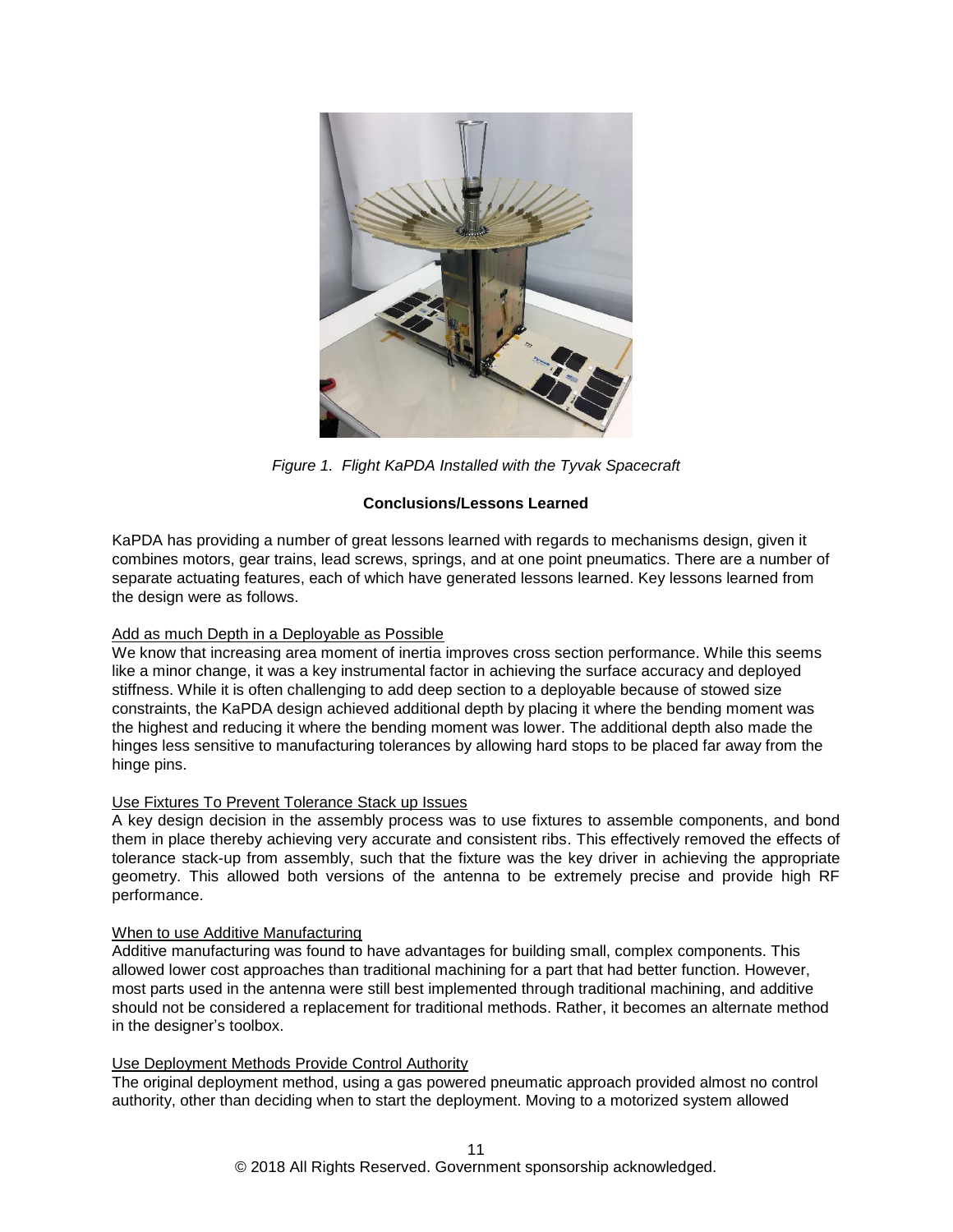specific control of the motor rate, and the encoder could even be used to monitor the deployment status. Therefore, a deterministic deployment was much preferred.

#### Friction on Sliding Components

Be very wary of any effects friction may have, as was learned in the constant force springs in the mid-rib hinges. When deploying, ensure all components have relaxed to their lowest strain energy state prior to deploying, to ensure there are no surprises later in the program.

#### Press fits

Beware of press fits. Even if the type of material is the same (i.e. stainless steel), ensure the microstructure and details of the alloys are understood, especially when it comes to CTE effects. We were able to use a thicker bond line to compensate for the dimension changes.

#### General Lessons Learned

While lessons learned above were quite specific, there were also two key general lessons learned. First, ensure you understand all the variations of performance of a system, especially when dealing with something like an electrical system. This was learned when working with the motor controller. Second, while we do our best to understand our mechanisms through environmental testing, one really is not done learning the ins and outs of a mechanism until the mechanism is fully qualified, or likely even operational in orbit. While we are not in orbit yet, given what we continue to learn about this mechanism design, we expect to continue to glean lessons learned throughout orbit.

#### **Conclusions**

Despite the challenges, lessons learned (many of which may be obvious to the experienced designer), it is truly exciting to have KaPDA functioning as expected, and slated to launch in the next several months. It will be even more exciting to see what KaPDA does from small satellites, as it is a new capability which will dramatically increase gain for the satellites, whether they be radar instruments, or high data rate communications. The design has also been licensed to a company for commercialization, so beyond just changing capabilities for future NASA missions, KaPDA may very well be a ground breaking technology for a much broader array of missions.

#### **Acknowledgements**

This research was carried out at the Jet Propulsion Laboratory, California Institute of Technology, under a contract with the National Aeronautics and Space Administration. This work was funded by JPL internal R&D and the RainCube Mission through the NASA ESTO INVEST program. The authors would like to thank the many individuals who assisted in the course of the project on design, fabrication, and advice including: Taryn Bailey, Brian Hirsch, Pedro Moreira, Jeff Harrell, Michael Johnson, Mark Balzer, Kim Aaron, Mehran Mobrem, Gus Forsberg, Don Lewis, Gerry Gaughen, Richard Rebele, Miguel Ramsey, Building 103 Techs, Hugo Rodriguez, Rodolfo Herrera, Robert Demerjian, Michelle Easter, Gary Wang, Josh Ravich, Ryan Sorensen, Natalie Lockwood-Barajas, and especially Brian Merrill of Spectrum Marine and Model Services (SMMS), who ensured all the parts came together in a near perfect assembly. A number of interns also helped with the antenna development over the years including Leah Ginsberg, David Hunter, Ted Steiner, and Savannah Velasco.

#### **References**

- [1] N. A. of S. Medicine Engineering, and, D. on E. and P. Sciences, S. S. Board, and C. on A. S. G. with CubeSats, *Achieving Science with CubeSats: Thinking Inside the Box*. National Academies Press, 2016.
- [2] J. Sauder, N. Chahat, M. Thomson, R. Hodges, E. Peral, and Y. Rahmat-Samii, "Ultra-Compact Ka-Band Parabolic Deployable Antenna for RADAR and Interplanetary CubeSats," *AIAAUSU Conf. Small Satell.*, Aug. 2015.